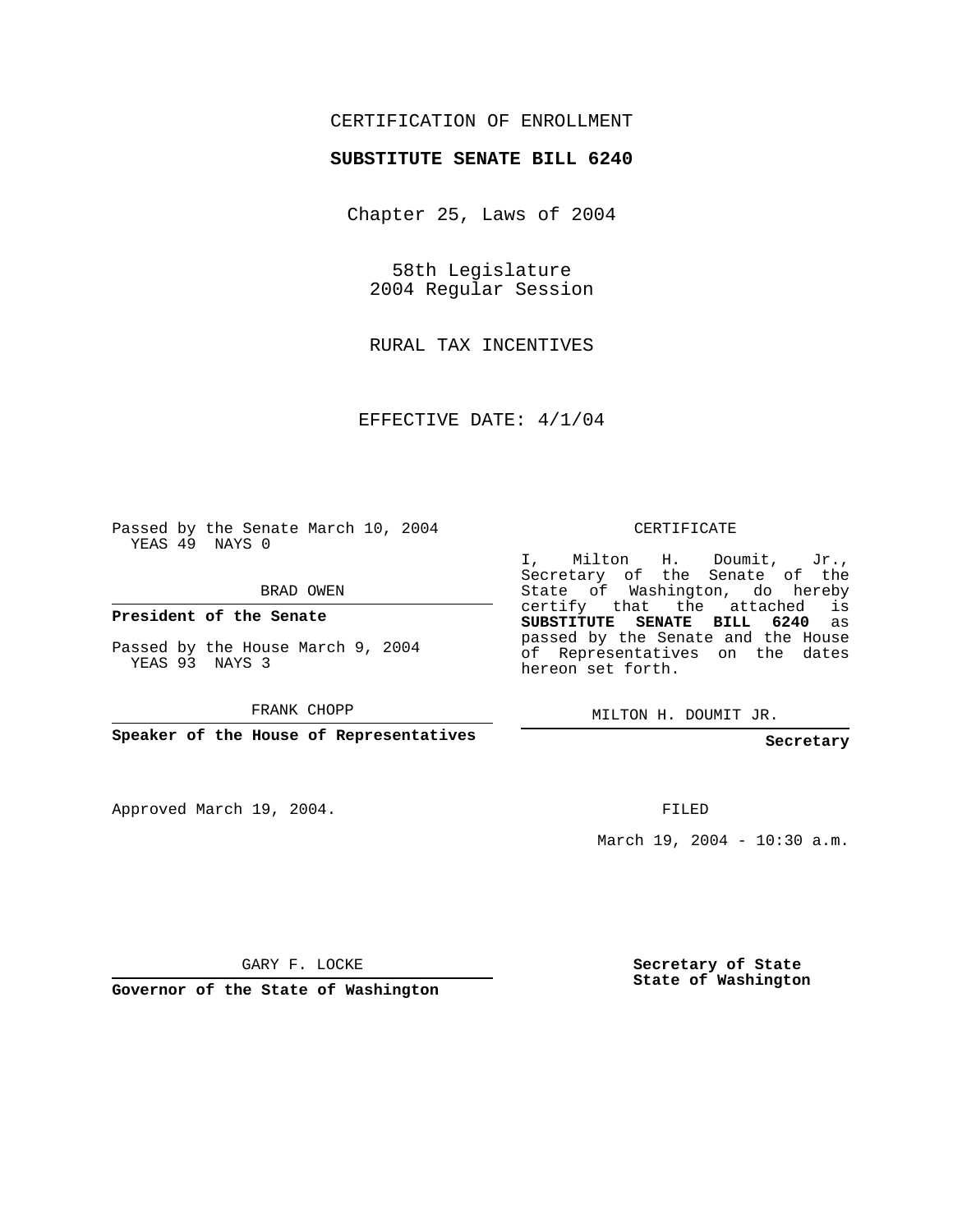## **SUBSTITUTE SENATE BILL 6240** \_\_\_\_\_\_\_\_\_\_\_\_\_\_\_\_\_\_\_\_\_\_\_\_\_\_\_\_\_\_\_\_\_\_\_\_\_\_\_\_\_\_\_\_\_

\_\_\_\_\_\_\_\_\_\_\_\_\_\_\_\_\_\_\_\_\_\_\_\_\_\_\_\_\_\_\_\_\_\_\_\_\_\_\_\_\_\_\_\_\_

AS AMENDED BY THE HOUSE

Passed Legislature - 2004 Regular Session

## **State of Washington 58th Legislature 2004 Regular Session**

**By** Senate Committee on Ways & Means (originally sponsored by Sheldon, Zarelli, Benton, Hale, McAuliffe, Prentice, Rasmussen, Murray and Haugen; by request of Governor Locke)

READ FIRST TIME 01/23/04.

1 AN ACT Relating to tax incentives in rural counties; amending RCW 82.60.020, 82.60.040, 82.60.049, 82.60.050, and 82.60.070; adding new sections to chapter 82.04 RCW; providing an effective date; providing expiration dates; and declaring an emergency.

5 BE IT ENACTED BY THE LEGISLATURE OF THE STATE OF WASHINGTON:

 6 NEW SECTION. **Sec. 1.** A new section is added to chapter 82.04 RCW 7 to read as follows:

 (1) Subject to the limits and provisions of this section, a credit is authorized against the tax otherwise due under this chapter for persons engaged in a rural county in the business of manufacturing computer software or programming, as those terms are defined in this 12 section.

 (2) A person who partially or totally relocates a business from one rural county to another rural county is eligible for any new qualifying employment positions created as a result of the relocation but is not eligible to receive credit for the jobs moved from one county to the 17 other.

18 (3)(a) To qualify for the credit, the qualifying activity of the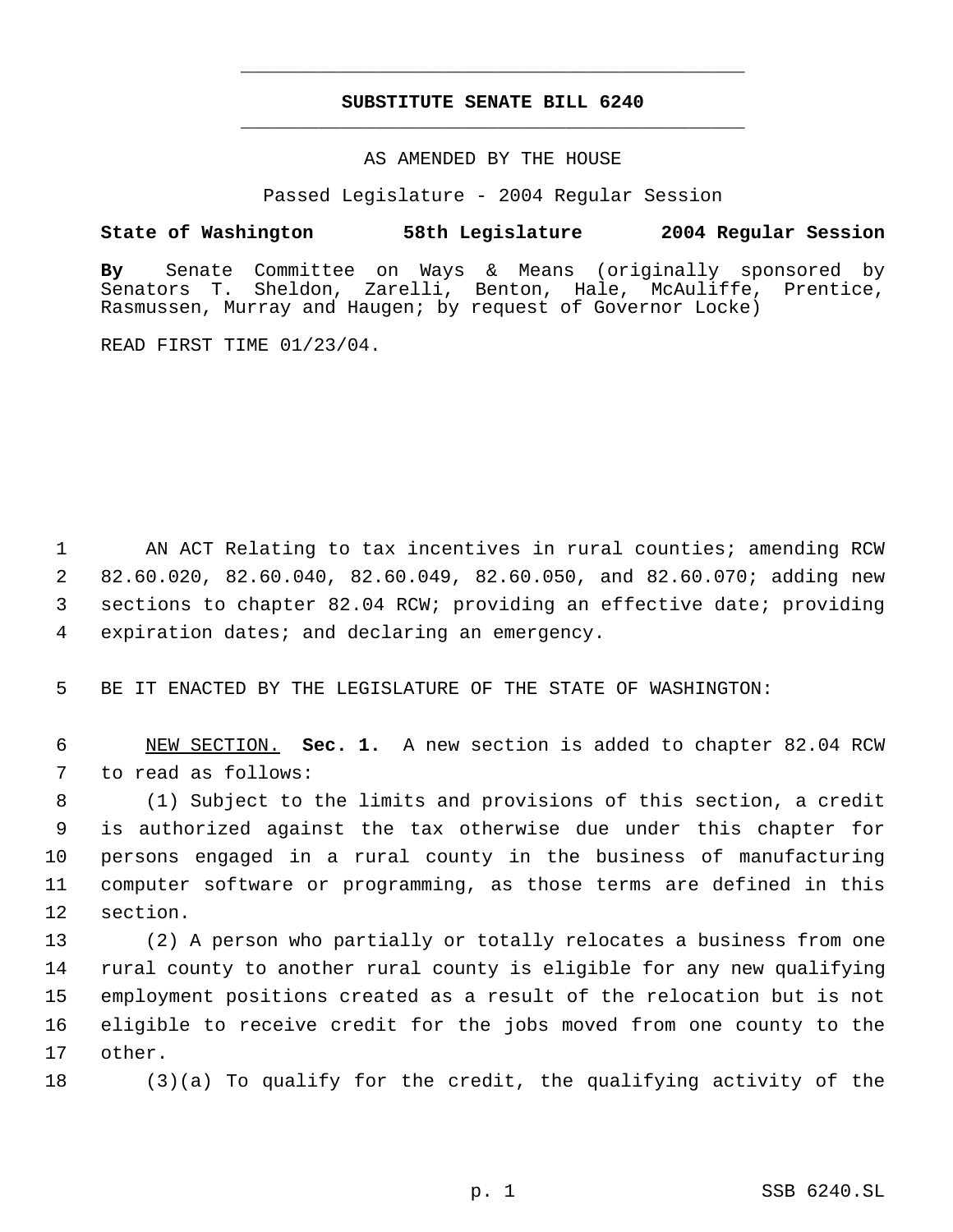person must be conducted in a rural county and the new qualified employment position must be located in the rural county.

 (b) If an activity is conducted both from a rural county and outside of a rural county, the credit is available if at least ninety percent of the qualifying activity is conducted within a rural county. If the qualifying activity is a service taxable activity, the place where the work is performed is the place at which the activity is conducted.

 (4)(a) The credit under this section shall equal one thousand dollars for each new qualified employment position created after January 1, 2004, in an eligible area. A credit is earned for the calendar year the person is hired to fill the position. Additionally a credit is earned for each year the position is maintained over the subsequent consecutive years, up to four years. The county must meet the definition of a rural county at the time the position is filled. If the county does not have a rural county status the following year or years, the position is still eligible for the remaining years if all other conditions are met.

 (b) Participants who claimed credit under RCW 82.04.4456 for qualified employment positions created before December 31, 2003, are eligible to earn credit for each year the position is maintained over the subsequent consecutive years, for up to four years, which four years include any years claimed under RCW 82.04.4456 Those persons who did not receive a credit under RCW 82.04.4456 before December 31, 2003, are not eligible to earn credit for qualified employment positions created before December 31, 2003.

 (c) Credit is authorized for new employees hired for new qualified employment positions created on or after January 1, 2004. New qualified employment positions filled by existing employees are eligible for the credit under this section only if the position vacated by the existing employee is filled by a new hire. A business that is a sole proprietorship without any employees is equivalent to one employee position and this type of business is eligible to receive credit for one position.

 (d) If a position is filled before July 1st, the position is eligible for the full yearly credit for that calendar year. If it is filled after June 30th, the position is eligible for half of the credit for that calendar year.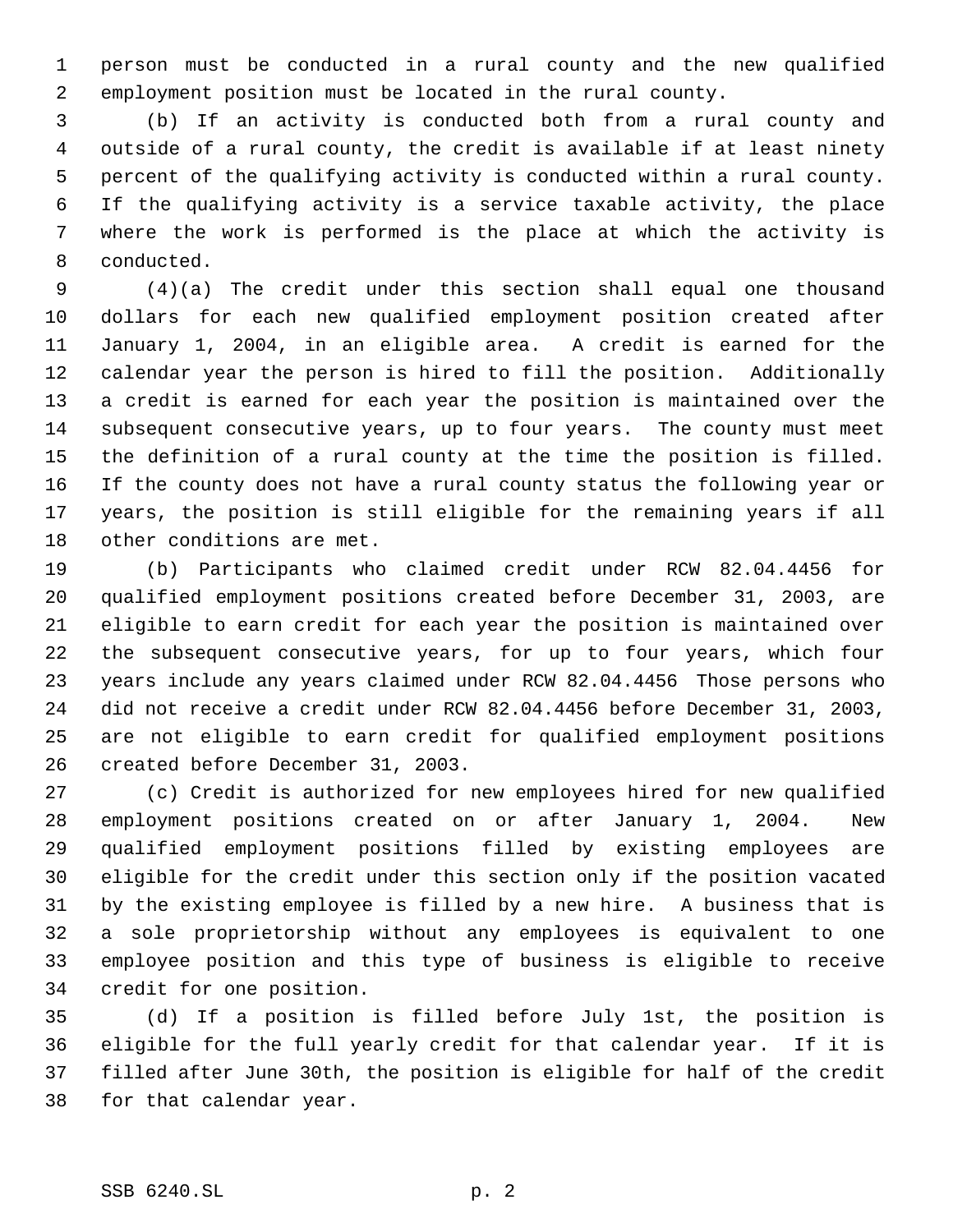(5) No application is necessary for the tax credit. The person must keep records necessary for the department to verify eligibility under this section. This information includes information relating to description of qualifying activity conducted in the rural county and outside the rural county by the person as well as detailed records on positions and employees.

 (6) If at any time the department finds that a person is not eligible for tax credit under this section, the amount of taxes for which a credit has been claimed shall be immediately due. The department shall assess interest, but not penalties, on the taxes for which the person is not eligible. The interest shall be assessed at the rate provided for delinquent excise taxes under chapter 82.32 RCW, shall be assessed retroactively to the date the tax credit was taken, and shall accrue until the taxes for which a credit has been used are repaid.

 (7) The credit under this section may be used against any tax due under this chapter, but in no case may a credit earned during one calendar year be carried over to be credited against taxes incurred in a subsequent calendar year. A person is not eligible to receive a credit under this section if the person is receiving credit for the same position under chapter 82.62 RCW or RCW 82.04.44525 or is taking a credit under this chapter for information technology help desk services conducted from a rural county. No refunds may be granted for credits under this section.

 (8) Transfer of ownership does not affect credit eligibility. However, the successive credits are available to the successor for remaining periods in the five years only if the eligibility conditions of this section are met.

 (9) A person taking tax credits under this section shall make an annual report to the department. The report shall be in a letter form and shall include the following information: Number of positions for which credit is being claimed, type of position for which credit is being claimed, type of activity in which the person is engaged in the county, how long the person has been located in the county, and taxpayer name and registration number. The report must be filed by January 30th of each year for which credit was claimed during the previous year. Failure to file a report will not result in the loss of eligibility under this section. However, the department, through its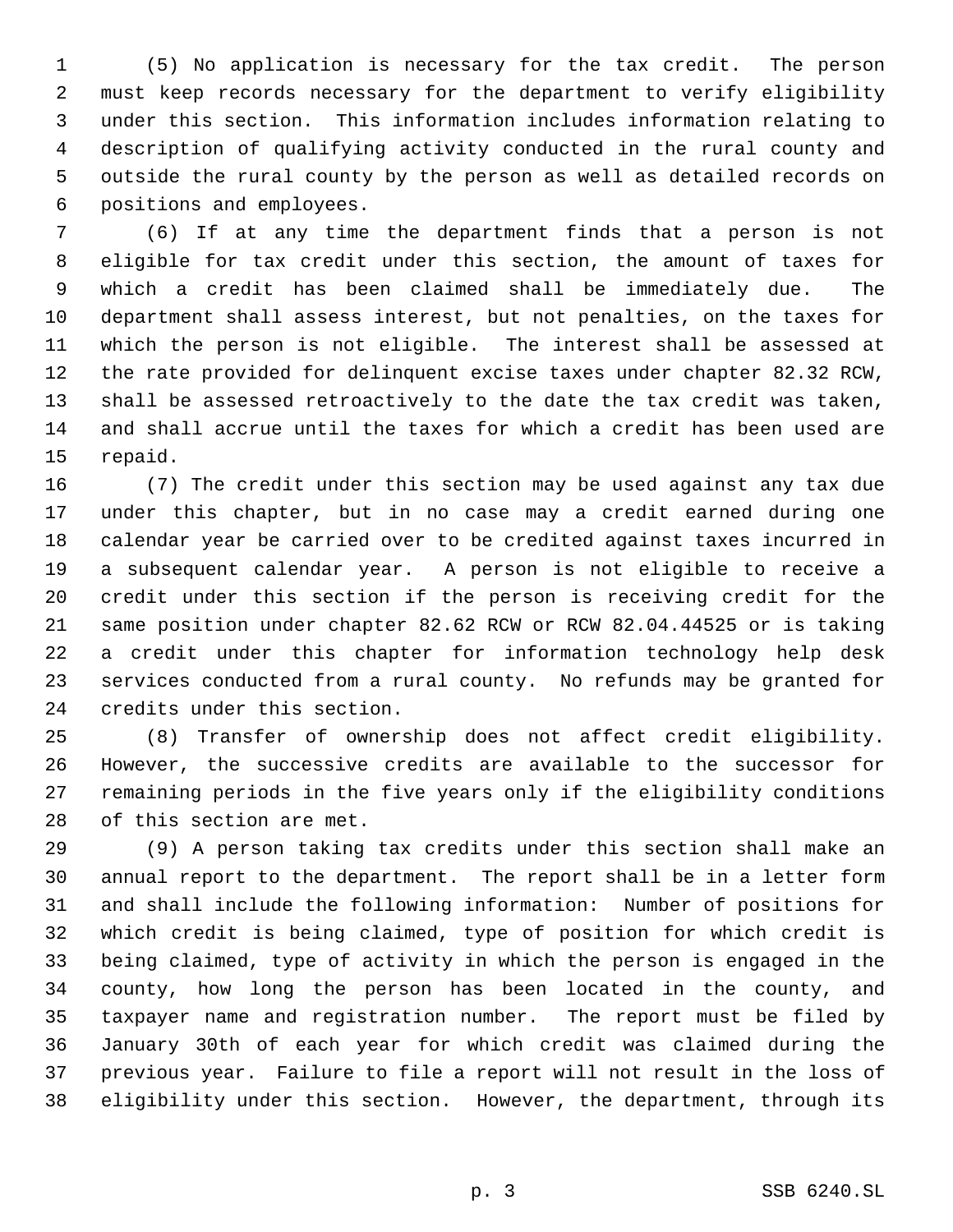research division, shall contact taxpayers who have not filed the report and obtain the data from the taxpayer or assist the taxpayer in the filing of the report, so that the data and information necessary to measure the program's effectiveness is maintained.

(10) As used in this section:

 (a) "Computer software" has the meaning as defined in RCW 82.04.215 after June 30, 2004, and includes "software" as defined in RCW 82.04.215 before July 1, 2004.

 (b) "Manufacturing" means the same as "to manufacture" under RCW 82.04.120. Manufacturing includes the activities of both manufacturers and processors for hire.

 (c) "Programming" means the activities that involve the creation or modification of computer software, as that term is defined in this chapter, and that are taxable as a service under RCW 82.04.290(2) or as a retail sale under RCW 82.04.050.

 (d) "Qualifying activity" means manufacturing of computer software or programming.

 (e) "Qualified employment position" means a permanent full-time position doing programming of computer software or manufacturing of computer software. This excludes administrative, professional, service, executive, and other similar positions. If an employee is either voluntarily or involuntarily separated from employment, the employment position is considered filled on a full-time basis if the employer is either training or actively recruiting a replacement employee. Full-time means a position for at least thirty-five hours a week.

(f) "Rural county" means the same as in RCW 82.14.370.

 (11) No credit may be taken or accrued under this section on or after January 1, 2011.

(12) This section expires January 1, 2011.

 NEW SECTION. **Sec. 2.** A new section is added to chapter 82.04 RCW to read as follows:

 (1) Subject to the limits and provisions of this section, a credit is authorized against the tax otherwise due under this chapter for persons engaged in a rural county in the business of providing information technology help desk services to third parties.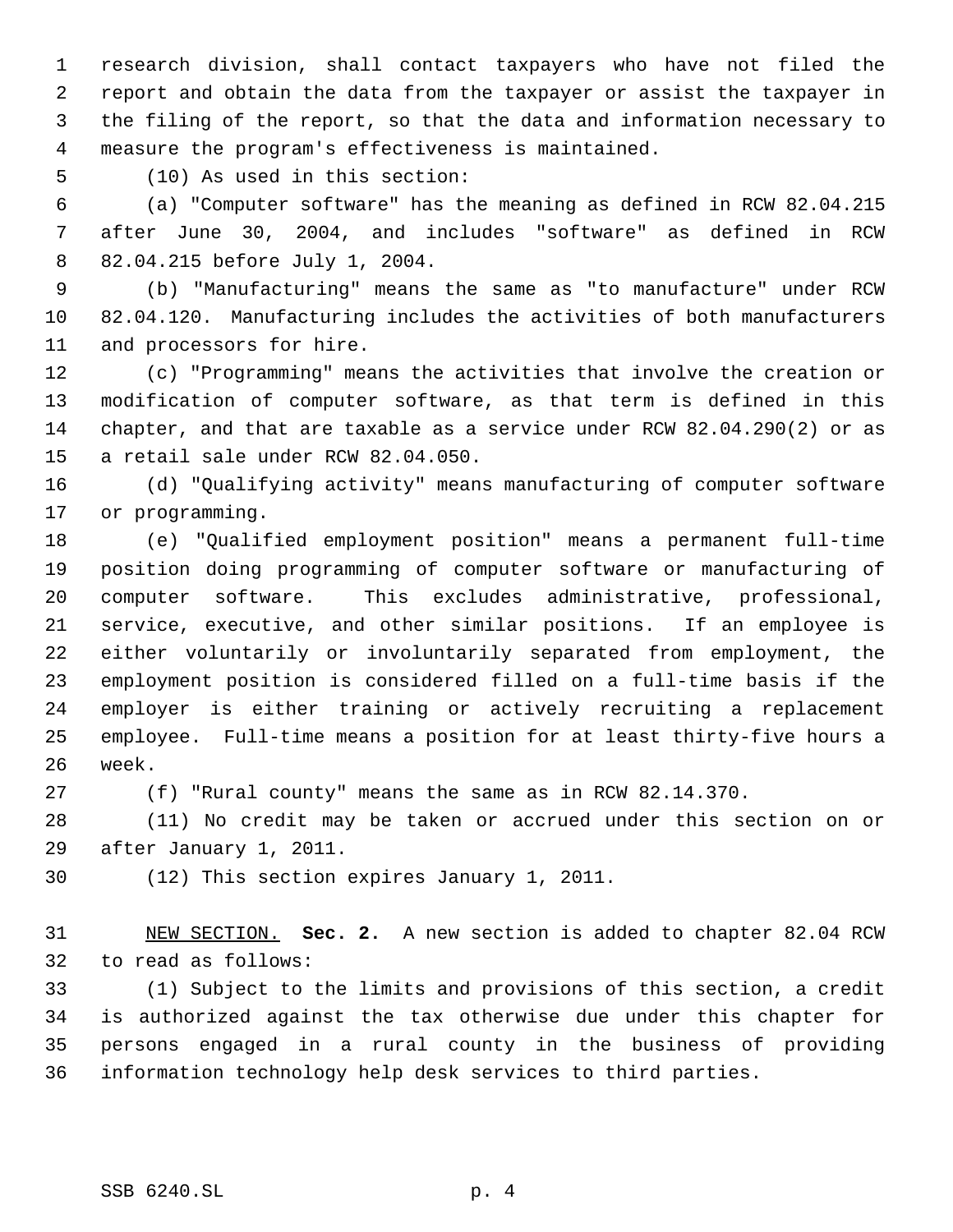(2) To qualify for the credit, the help desk services must be conducted from a rural county.

 (3) The amount of the tax credit for persons engaged in the activity of providing information technology help desk services in rural counties shall be equal to one hundred percent of the amount of tax due under this chapter that is attributable to providing the services from the rural county. In order to qualify for the credit under this subsection, the county must meet the definition of rural county at the time the person begins to conduct qualifying business in the county.

 (4) No application is necessary for the tax credit. The person must keep records necessary for the department to verify eligibility under this section. These records include information relating to description of activity engaged in a rural county by the person.

 (5) If at any time the department finds that a person is not eligible for tax credit under this section, the amount of taxes for which a credit has been used is immediately due. The department shall assess interest, but not penalties, on the credited taxes for which the person is not eligible. The interest shall be assessed at the rate provided for delinquent excise taxes under chapter 82.32 RCW, shall be assessed retroactively to the date the tax credit was taken, and shall accrue until the taxes for which a credit has been used are repaid.

 (6) The credit under this section may be used against any tax due under this chapter, but in no case may a credit earned during one calendar year be carried over to be credited against taxes incurred in a subsequent calendar year. No refunds may be granted for credits under this section.

 (7) Transfer of ownership does not affect credit eligibility. However, the credit is available to the successor only if the eligibility conditions of this section are met.

 (8) A person taking tax credits under this section shall make an annual report to the department. The report shall be in a letter form and shall include the following information: Type of activity in which the person is engaged in the county, number of employees in the rural county, how long the person has been located in the county, and taxpayer name and registration number. The report must be filed by January 30th of each year for which credit was claimed during the previous year. Failure to file a report will not result in the loss of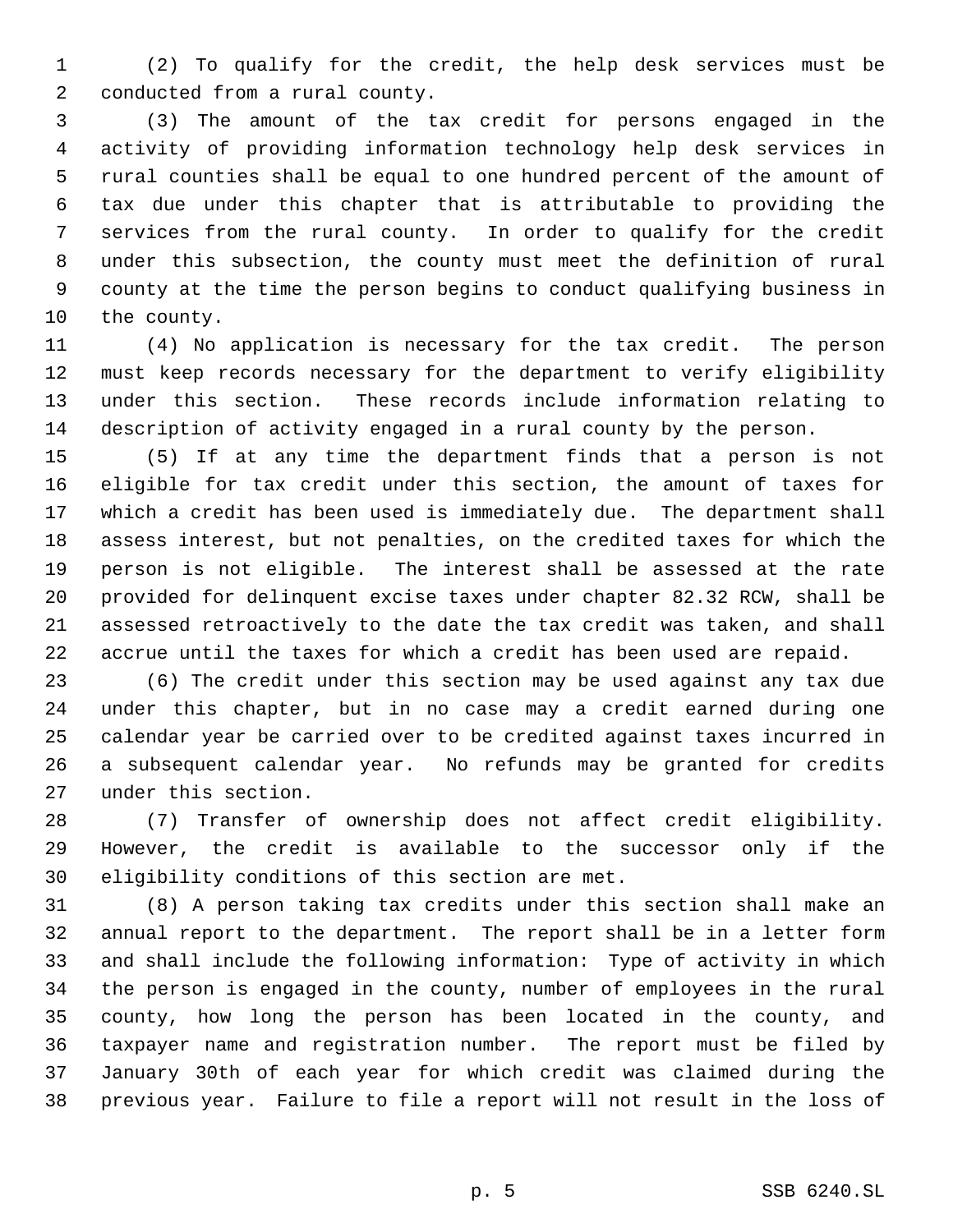eligibility under this section. However, the department, through its research division, shall contact taxpayers who have not filed the report and obtain the data from the taxpayer or assist the taxpayer in the filing of the report, so that the data and information necessary to measure the program's effectiveness is maintained.

(9) As used in this section:

 (a) "Information technology help desk services" means the following services performed using electronic and telephonic communication:

(i) Software and hardware maintenance;

10 (ii) Software and hardware diagnostics and troubleshooting;

(iii) Software and hardware installation;

(iv) Software and hardware repair;

(v) Software and hardware information and training; and

(vi) Software and hardware upgrade.

(b) "Rural county" means the same as in RCW 82.14.370.

(10) This section expires January 1, 2011.

 **Sec. 3.** RCW 82.60.020 and 1999 sp.s. c 9 s 2 are each amended to read as follows:

 Unless the context clearly requires otherwise, the definitions in this section apply throughout this chapter.

 (1) "Applicant" means a person applying for a tax deferral under this chapter.

(2) "Department" means the department of revenue.

24 (3) "Eligible area" means a ((county with fewer than one hundred persons per square mile as determined annually by the office of financial management and published by the department of revenue 27 effective for the period July 1st through June 30th)) rural county as defined in RCW 82.14.370.

 (4)(a) "Eligible investment project" means an investment project in an eligible area as defined in subsection (3) of this section.

31 (b) The ((lessor/owner)) lessor or owner of a qualified building is not eligible for a deferral unless:

33 (i) The underlying ownership of the buildings, machinery, and 34 equipment vests exclusively in the same person $((\tau))$  or  $((\text{unless}))$ 

 $(iii)(A)$  The lessor by written contract agrees to pass the economic 36 benefit of the deferral to the lessee ((in the form of reduced rent 37 payments)) ;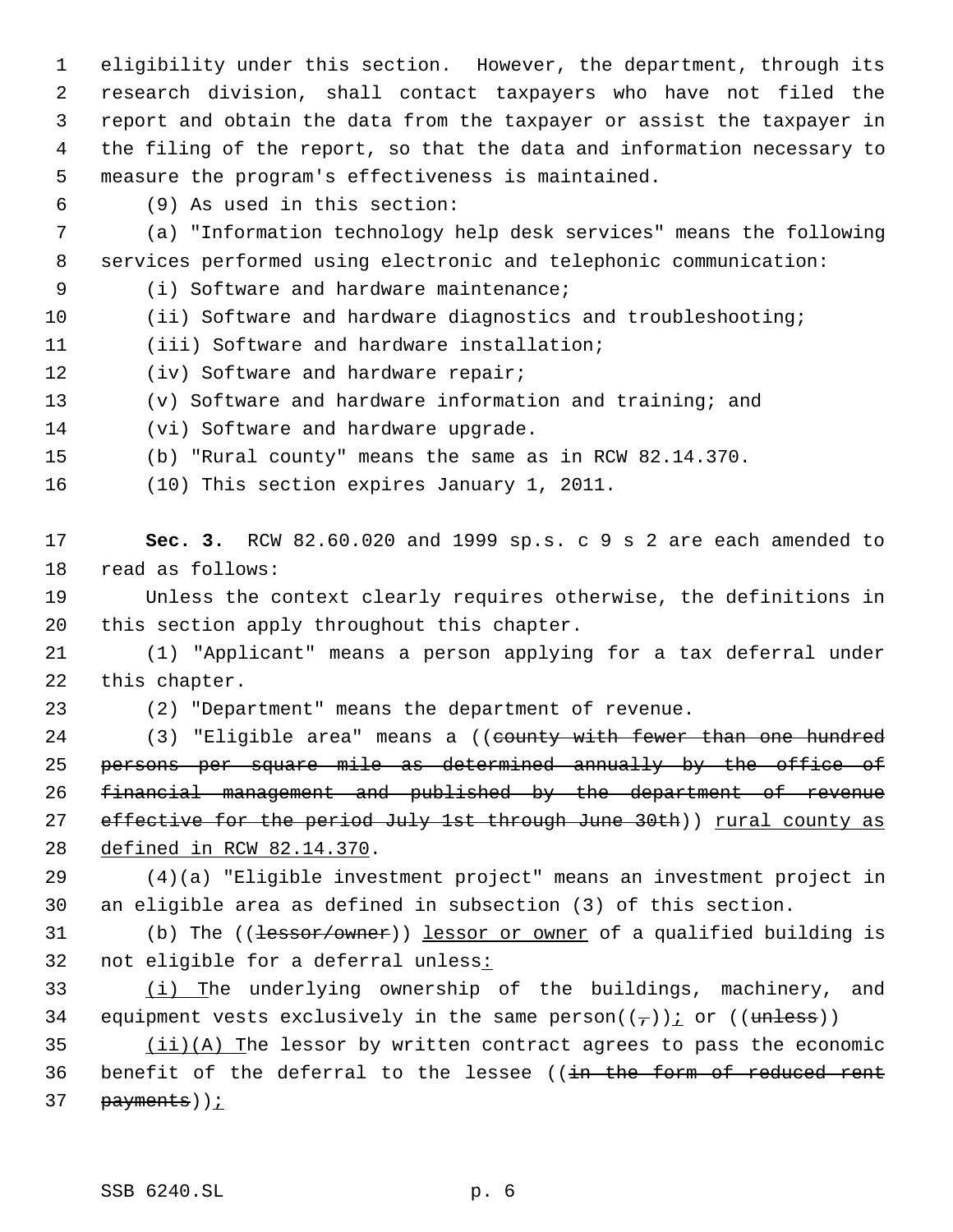(B) The lessee that receives the economic benefit of the deferral 2 agrees in writing with the department to complete the annual survey required under RCW 82.60.070; and

 (C) The economic benefit of the deferral passed to the lessee is no 5 less than the amount of tax deferred by the lessor and is evidenced by written documentation of any type of payment, credit, or other financial arrangement between the lessor or owner of the qualified building and the lessee.

 (c) "Eligible investment project" does not include any portion of an investment project undertaken by a light and power business as defined in RCW 82.16.010(5), other than that portion of a cogeneration project that is used to generate power for consumption within the manufacturing site of which the cogeneration project is an integral part, or investment projects which have already received deferrals under this chapter.

 (5) "Investment project" means an investment in qualified buildings or qualified machinery and equipment, including labor and services rendered in the planning, installation, and construction of the project.

 (6) "Manufacturing" means the same as defined in RCW 82.04.120. "Manufacturing" also includes computer programming, the production of computer software, and other computer-related services, and the activities performed by research and development laboratories and commercial testing laboratories.

(7) "Person" has the meaning given in RCW 82.04.030.

 (8) "Qualified buildings" means construction of new structures, and expansion or renovation of existing structures for the purpose of increasing floor space or production capacity used for manufacturing and research and development activities, including plant offices and warehouses or other facilities for the storage of raw material or finished goods if such facilities are an essential or an integral part of a factory, mill, plant, or laboratory used for manufacturing or research and development. If a building is used partly for manufacturing or research and development and partly for other purposes, the applicable tax deferral shall be determined by apportionment of the costs of construction under rules adopted by the department.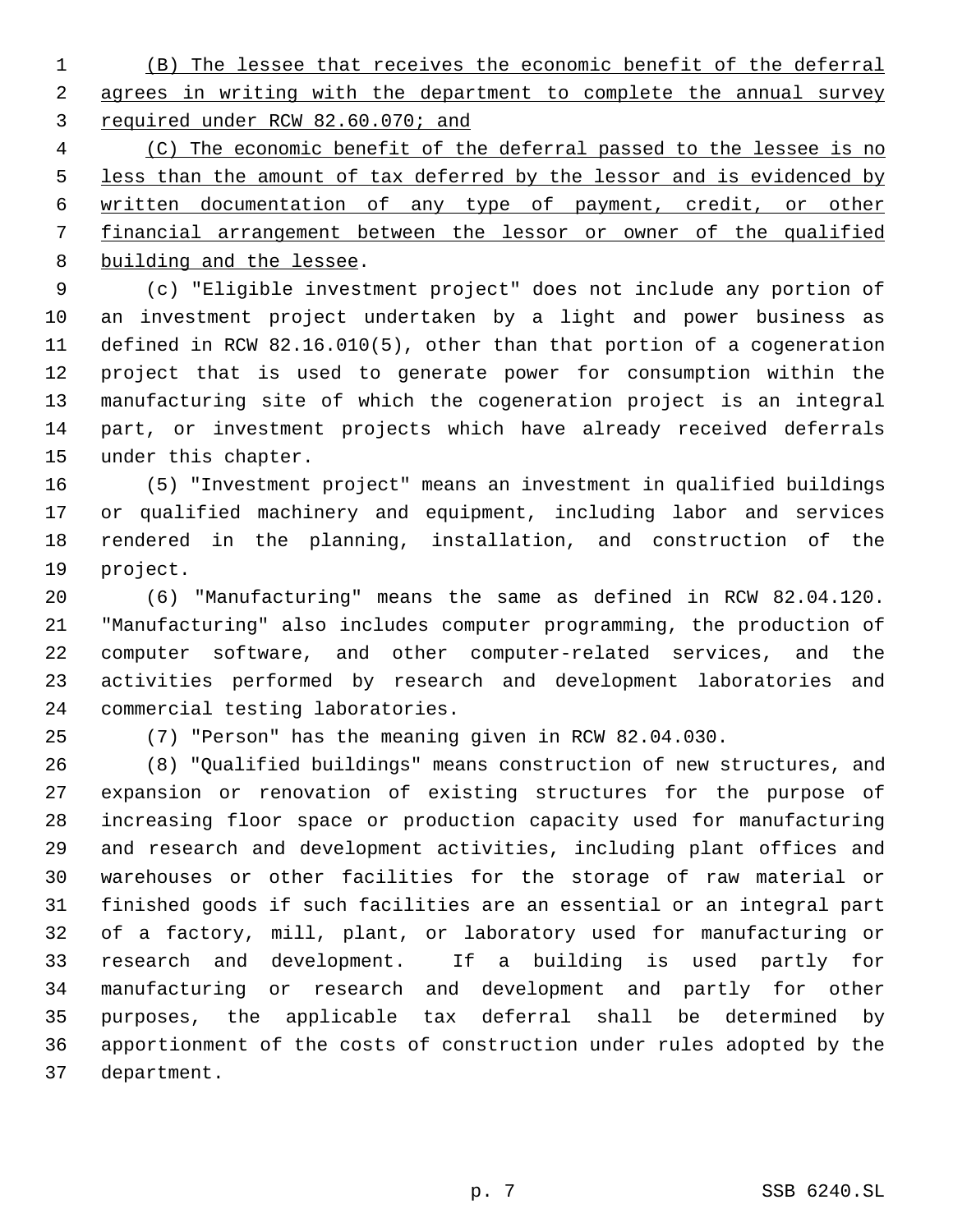(9) "Qualified employment position" means a permanent full-time employee employed in the eligible investment project during the entire tax year. The term "entire tax year" means a full-time position that 4 is filled for a period of twelve consecutive months. The term "full- time" means at least thirty-five hours a week, four hundred fifty-five hours a quarter, or one thousand eight hundred twenty hours a year.

 (10) "Qualified machinery and equipment" means all new industrial and research fixtures, equipment, and support facilities that are an integral and necessary part of a manufacturing or research and development operation. "Qualified machinery and equipment" includes: Computers; software; data processing equipment; laboratory equipment; manufacturing components such as belts, pulleys, shafts, and moving 13 parts; molds, tools, and dies; operating structures; and all equipment used to control or operate the machinery.

15  $((+10))$   $(11)$  "Recipient" means a person receiving a tax deferral under this chapter.

17 (((+1+))) (12) "Research and development" means the development, refinement, testing, marketing, and commercialization of a product, service, or process before commercial sales have begun. As used in this subsection, "commercial sales" excludes sales of prototypes or sales for market testing if the total gross receipts from such sales of the product, service, or process do not exceed one million dollars.

 **Sec. 4.** RCW 82.60.040 and 1999 c 164 s 302 are each amended to read as follows:

 (1) The department shall issue a sales and use tax deferral certificate for state and local sales and use taxes due under chapters 82.08, 82.12, and 82.14 RCW on each eligible investment project that is located in an eligible area as defined in RCW 82.60.020.

 (2) The department shall keep a running total of all deferrals granted under this chapter during each fiscal biennium.

(3) This section expires July 1, ((2004)) 2010.

 **Sec. 5.** RCW 82.60.049 and 2000 c 106 s 8 are each amended to read as follows:

(1) For the purposes of this section:

(a) "Eligible area" also means a designated community empowerment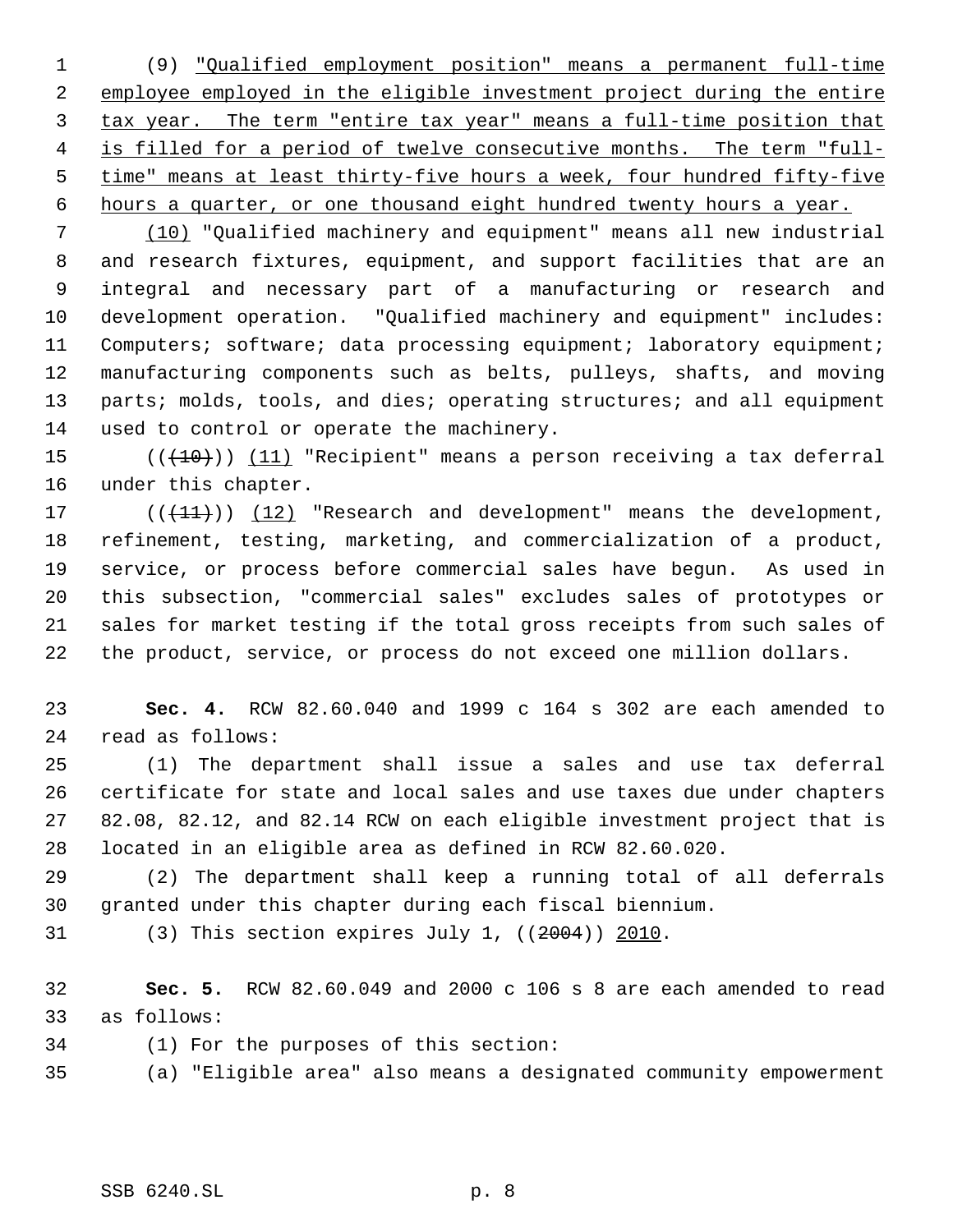1 zone approved under RCW ((43.63A.700)) 43.31C.020 or a county containing a community empowerment zone.

 (b) "Eligible investment project" also means an investment project in an eligible area as defined in this section.

 (((c) "Qualified employment position" means a permanent full-time employee employed in the eligible investment project during the entire  $\text{year.}$ )

 (2) In addition to the provisions of RCW 82.60.040, the department shall issue a sales and use tax deferral certificate for state and local sales and use taxes due under chapters 82.08, 82.12, and 82.14 RCW, on each eligible investment project that is located in an eligible area, if the applicant establishes that at the time the project is operationally complete:

 (a) The applicant will hire at least one qualified employment position for each seven hundred fifty thousand dollars of investment 16  $((en))$  for which a deferral is requested; and

 (b) The positions will be filled by persons who at the time of hire are residents of the community empowerment zone. As used in this subsection, "resident" means the person makes his or her home in the community empowerment zone. A mailing address alone is insufficient to establish that a person is a resident for the purposes of this section. The persons must be hired after the date the application is filed with the department.

 (3) All other provisions and eligibility requirements of this chapter apply to applicants eligible under this section.

 (4) The qualified employment position must be filled by the end of the calendar year following the year in which the project is certified as operationally complete. If a person does not meet the requirements for qualified employment positions by the end of the second calendar year following the year in which the project is certified as operationally complete, all deferred taxes are immediately due.

 **Sec. 6.** RCW 82.60.050 and 1994 sp.s. c 1 s 7 are each amended to read as follows:

RCW 82.60.030 and 82.60.040 shall expire July 1, ((2004)) 2010.

 **Sec. 7.** RCW 82.60.070 and 1999 c 164 s 303 are each amended to read as follows: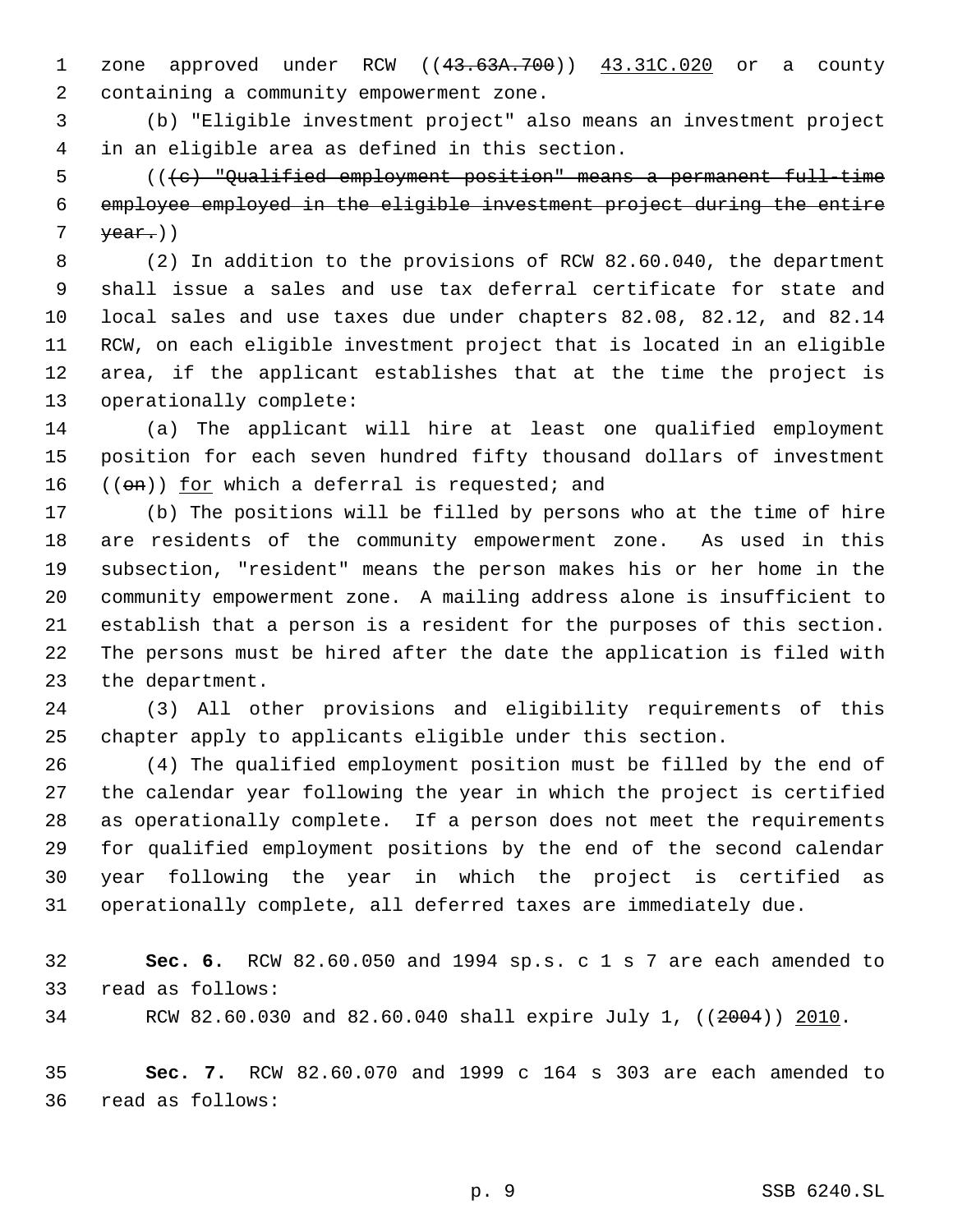(1)(a) The legislature finds that accountability and effectiveness 2 are important aspects of setting tax policy. In order to make policy choices regarding the best use of limited state resources the legislature needs information on how a tax incentive is used.

 (b) Each recipient of a deferral granted under this chapter after June 30, 1994, shall ((submit a report to the department on December 31st of the year in which the investment project is certified by the department as having been operationally completed, and on December 31st 9 of each of the seven succeeding calendar years. The report shall contain information, as required by the department, from which the department may determine whether the recipient is meeting the 12 requirements of this chapter. If the recipient fails to submit a 13 report or submits an inadequate report, the department may declare the amount of deferred taxes outstanding to be immediately assessed and 15 payable)) complete an annual survey. If the economic benefits of the deferral are passed to a lessee as provided in RCW 82.60.020(4), the 17 lessee shall agree to complete the annual survey and the applicant is 18 not required to complete the annual survey. The survey is due by March 31st of the year following the calendar year in which the investment project is certified by the department as having been operationally complete and the seven succeeding calendar years. The survey shall include the amount of tax deferred, the number of new products or 23 research projects by general classification, and the number of 24 trademarks, patents, and copyrights associated with activities at the investment project. The survey shall also include the following information for employment positions in Washington:

(i) The number of total employment positions;

 (ii) Full-time, part-time, and temporary employment positions as a percent of total employment;

 (iii) The number of employment positions according to the following wage bands: Less than thirty thousand dollars; thirty thousand dollars or greater, but less than sixty thousand dollars; and sixty thousand dollars or greater. A wage band containing fewer than three individuals may be combined with another wage band; and

 (iv) The number of employment positions that have employer-provided medical, dental, and retirement benefits, by each of the wage bands.

(c) The department may request additional information necessary to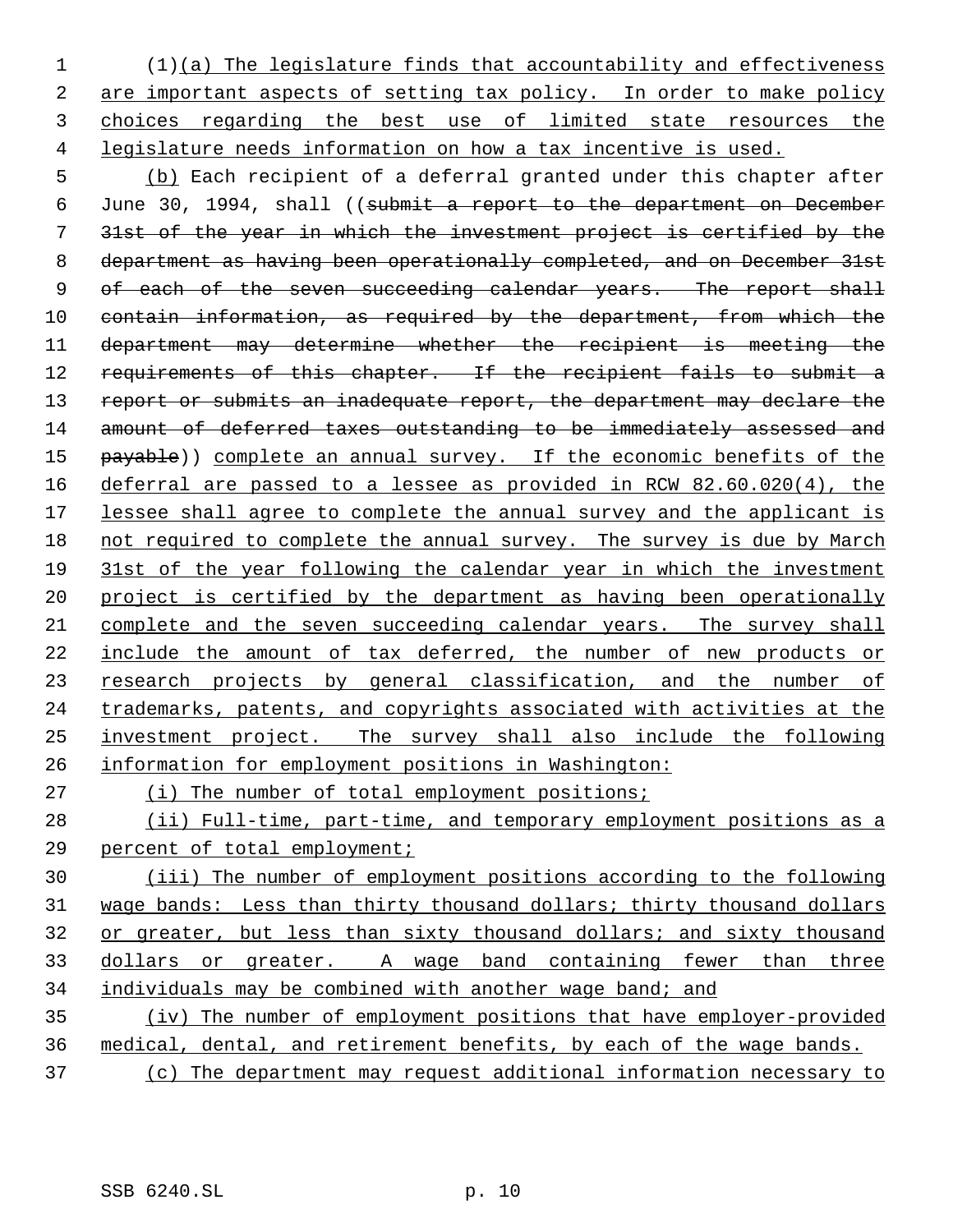measure the results of the deferral program, to be submitted at the same time as the survey.

 (d) All information collected under this subsection, except the amount of the tax deferral taken, is deemed taxpayer information under 5 RCW 82.32.330 and is not disclosable. Information on the amount of tax deferral taken is not subject to the confidentiality provisions of RCW 82.32.330 and may be disclosed to the public upon request.

 (e) The department shall use the information from this section to 9 prepare summary descriptive statistics by category. No fewer than three taxpayers shall be included in any category. The department shall report these statistics to the legislature each year by September 1st.

13 (f) The department shall also use the information to study the tax deferral program authorized under this chapter. The department shall 15 report to the legislature by December 1, 2009. The report shall measure the effect of the program on job creation, the number of jobs created for residents of eligible areas, company growth, the 18 introduction of new products, the diversification of the state's economy, growth in research and development investment, the movement of 20 firms or the consolidation of firms' operations into the state, and such other factors as the department selects.

22 (2)(a) If, on the basis of a ( $($ report)) survey under this section or other information, the department finds that an investment project is not eligible for tax deferral under this chapter, the amount of deferred taxes outstanding for the project shall be immediately due.

 (b) If a recipient of the deferral fails to complete the annual survey required under subsection (1) of this section by the date due, twelve and one-half percent of the deferred tax shall be immediately due. If the economic benefits of the deferral are passed to a lessee as provided in RCW 82.60.020(4), the lessee shall be responsible for payment to the extent the lessee has received the economic benefit.

 (3) Notwithstanding any other subsection of this section, deferred taxes need not be repaid on machinery and equipment for lumber and wood products industries, and sales of or charges made for labor and services, of the type which qualifies for exemption under RCW 82.08.02565 or 82.12.02565 to the extent the taxes have not been repaid before July 1, 1995.